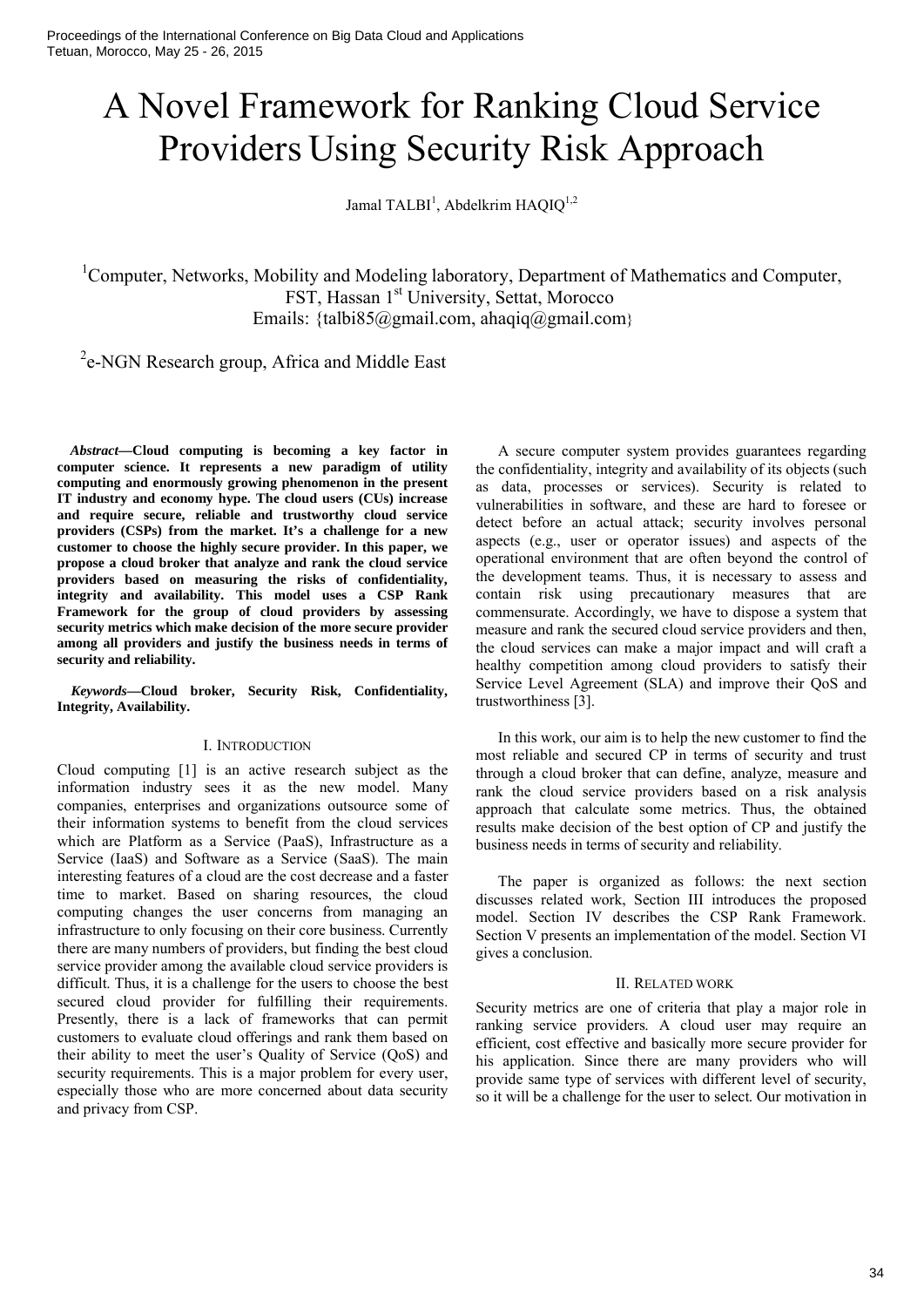this paper is to promote a novel approach for ranking providers based on measuring security metrics of cloud services.

In the same context, many researchers have proposed different approaches to help customer in this mission to select the appropriate cloud service. A collaborative filtering approach [2] rank the items based on similar users preferences. This algorithm aggregates all the items purchased by the users and eliminate those items and ask users to rate the remaining services. In [3], cloud rank approach proposed greedy algorithm. It gives a method to rank cloud providers based on existing customer's feedback. It ranks component rather than service of providers. But there is no guarantee that all explicitly rated items by customers are ranked properly. But similar users will experience the same with same cloud providers so for them this approach will be helpful.

QoS-aware web by collaborative filtering [4] proposed a collaborative approach to rank providers on the basis of its web services. This method is useful for the customers who want to get an appropriate cloud provider which provides suitable web services. Thus, this method includes experience of users who used the services already and a hybrid collaborative filtering approach for evaluating web service QoS parameters.

Parveen Dhillon [5] proposed an effective and efficient method to select best cloud service. In order to select the best provider, three parameters are considered. Instead of taking all three parameters together applied. They made a ranking in where the best provider obtained is selected.

Zibin Zheng [6] proposed an approach for ranking equivalent cloud service providers by providing the similar kind of services which will help users to select suitable providers without spending much time for it. This method uses some QoS parameters for predicting best provider.

Deepak Kapgate [7] proposed a predictive broker algorithm based on Weighted Moving Average Forecasting Model (WMAFM). It proposes a new method to balance load on data centers and also minimizes response time. So for end users, they can get their requested service within few seconds.

Subha [8] had done a survey on quality of service ranking cloud computing. Here the author considered few quality of service parameters and ranked providers based on that.

Cloud Rank [9] approach measures and ranks cloud services for the users. It takes the feedback or rating of users who had used the services already.

An efficient approach [10] find the best cloud provider by using a system for ranking cloud services based on QoS parameters such as service response time, cost, interoperability and suitability. It uses a broker algorithm that classify the existing providers and find out the more effective and efficient provider.

# III. THE CONCEPTUAL MODEL OF THE CSP RANK FRAMEWORK

We propose a broker which can act as a middleware between customer and cloud service provider. It can get the needed requirements from customer and help the customer by listing out suitable cloud providers. So our cloud broker has an important role to find out the secure cloud service providers existing in the database of our cloud broker. The proposed model is described in the following, in terms of its architecture.



Fig. 1. The structure of the proposed CSP Rank Framework Model

This system develops a model to find out the secured cloud service providers based on a security risk assessment approach by determining the vulnerabilities and computing the risks related to cloud service providers list.

### *A. Requirements requested*

The broker collects requirements from user. It may be infrastructure requirements, platform requirements or software requirements.

### *B. Vulnerability identification and risks assessment*

All the registered cloud service providers give all the services which they are providing. Cloud broker contains the level of security of cloud providers. So the client gives requirements to broker, it checks the provider's performance based on criteria that are risks computed.

## *C. Ranking secured cloud systems*

The CSP Rank Framework using a broker provides optimal cloud service provider selection from the more numbers of CSPs based on security metrics, especially risks which provides better selection of providers among many. Thus, we proposed an architecture based on the evaluation of risks related to systems caused by vulnerabilities and threats for making a decision to rank and select the right provider in terms of reliability and security.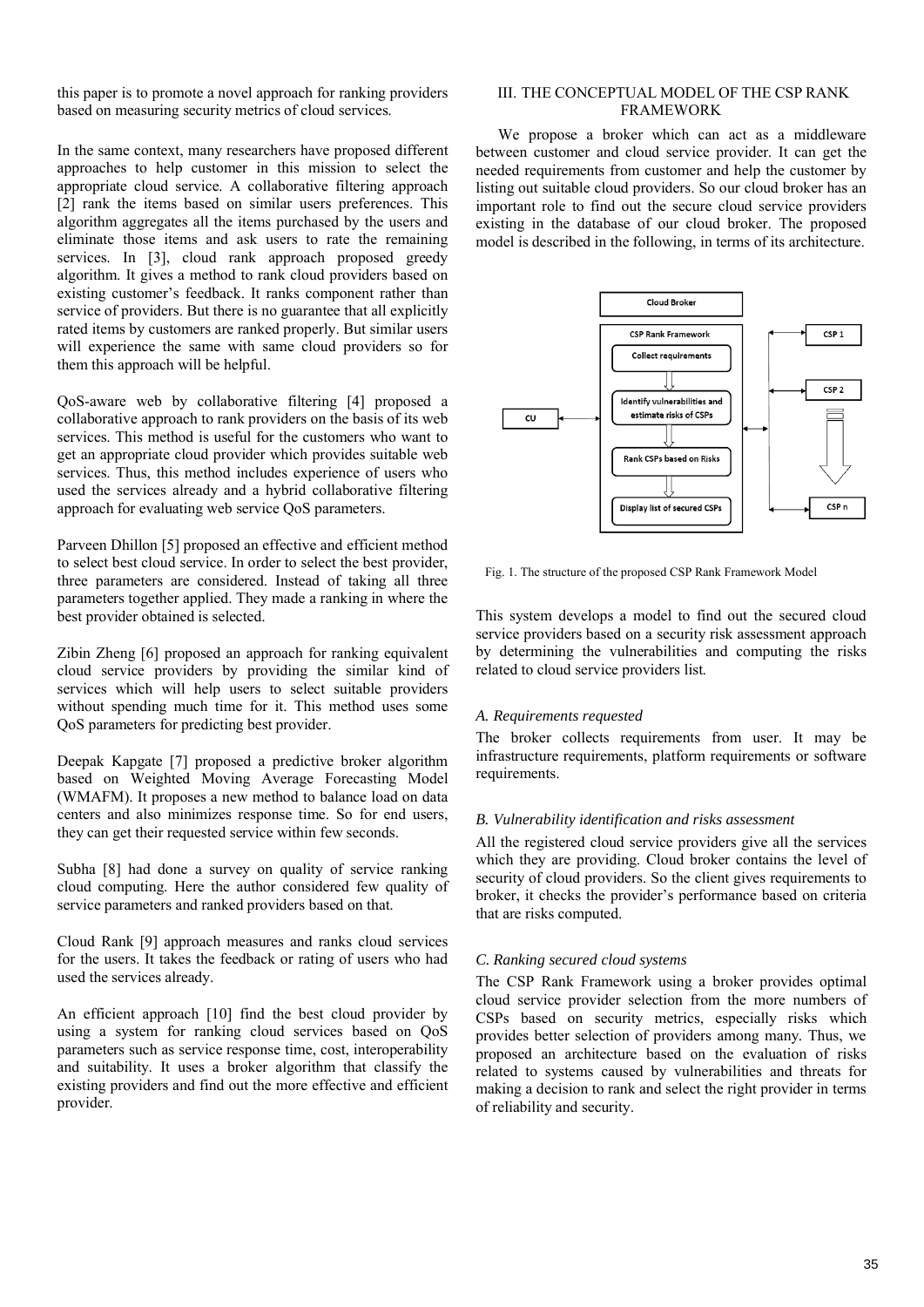# IV. DESCRIPTION OF THE CSP RANK FRAMEWORK

Probably all cloud service providers have a Service Level Agreements (SLA), but most of these SLAs were written to protect the vendors as opposed to being customer-centric. That has to change, and customers have to demand more with regard to service and the assurance of it. In the same time, cloud providers should protect their data or services from risk and harm. For this aim, the CSP Rank Framework will conduct vulnerability scans and security risk assessment. The obtained results were fed into the security ranking system that offer a list ranked of the secure providers.

Fig. 2 shows our approach for model construction of the cloud broker for ranking secured CSPs taking into account some conditions that should be considered [11]:

- The CSP Rank Framework must maintain the trust and reliability.
- The CSP Rank Framework has enough resources to provide for processing and executing their own work.
- The broker must be maintained and regulated by strict laws and transparent policies.
- Both the broker and CSPs mutually agree before executing the software penetration test.
- We consider that a CSP provide IaaS, PaaS and SaaS of its own.
- The CSP Rank Framework is only the responsible of computing security metrics from sources and processes these measures for ranking results.
- A new cloud user looking for security and reliability should pay to the cloud broker to see the ranked results.



Fig. 2. Conceptual model of CSP Rank Framework

# *A. Vulnerability analysis in CSPs*

Vulnerability is a software defect or weakness in the security system which might be exploited by a malicious user causing

loss or harm [12]. The identification of these vulnerabilities has been used by several approaches and researchers to estimate risks of the systems.

The Common Vulnerability Scoring System (CVSS) [13] [14] framework allows to assess the severity level of IT vulnerabilities. It associates a severity score (CVSS score) to each IT vulnerabilities, which ranges from 0.0 to 10.0. CVSS [15] is composed of three major metric groups: Base, Temporal and Environmental.

The Base metric represents the intrinsic characteristics of vulnerability, and is the only mandatory metric. The optional Environmental and Temporal metrics are used to augment the Base metrics, and depend on the target system and changing circumstances. The Base metrics include two sub-scores termed exploitability and impact. In the last sub-group, we find three metrics, representing the impact of the attack on the three classical security properties: Confidentiality Impact, Integrity Impact and Availability Impact which we are interested in the next sub-section.

Risk is the potential that something will go wrong [16]. In other words, risk is the possibility of the occurrence of a harmful event. Risk can be formally defined [17] in (1) as:

*Risk= Likelihood of an adverse event × Impact of the adverse event* (1)

The likelihood of the exploitation of vulnerability depends not only on the nature of the vulnerability but also how easy it is to access the vulnerability. Researchers have developed a stochastic model describing the life cycle of a single vulnerability and containing state transitions [15] as shown is Fig. 3.



Fig. 3. Stochastic model representing the life cycle of a single vulnerability

The vulnerability life cycle begins with State 0 in which the vulnerability is not yet discovered. State 1 represents the next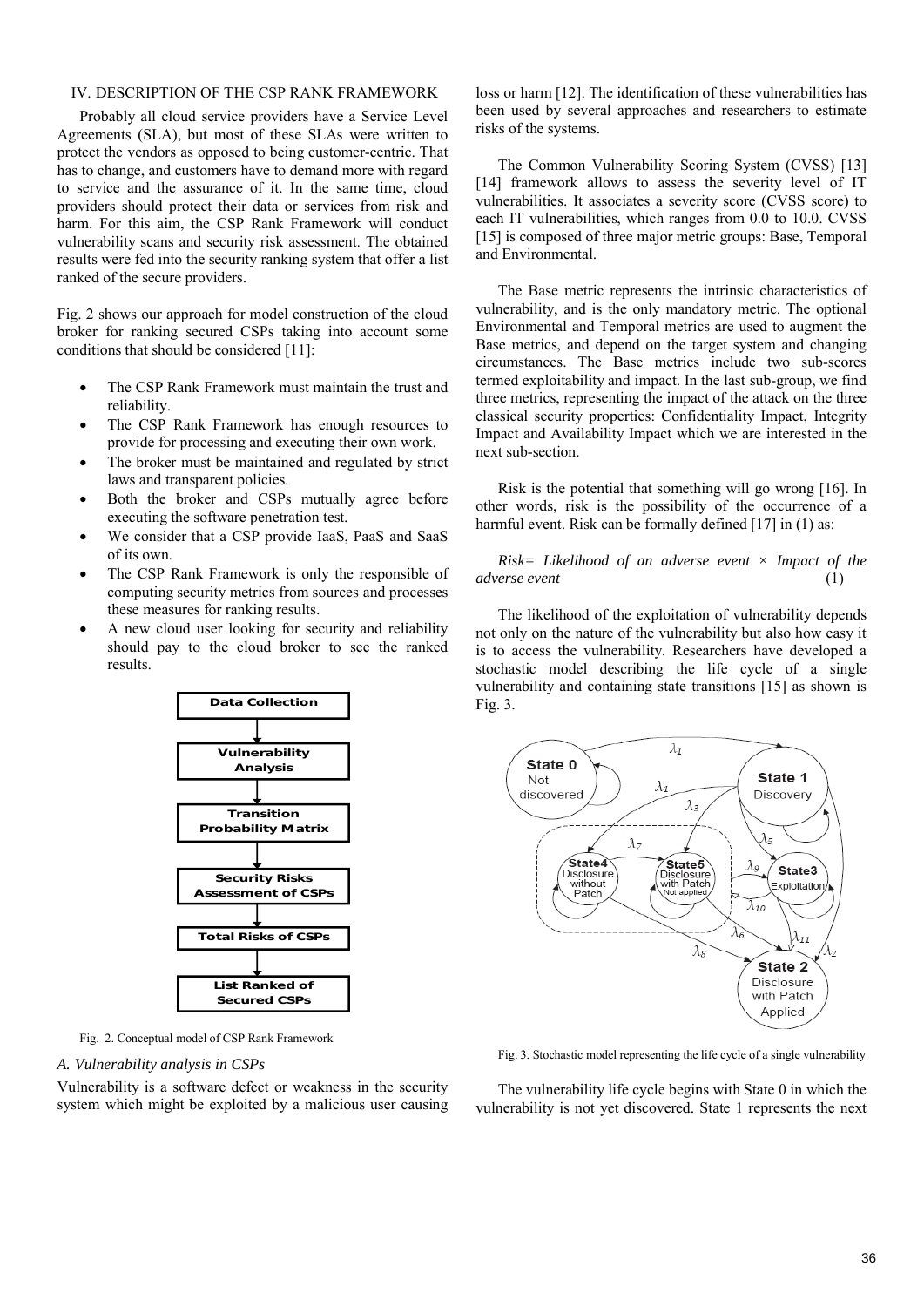state when the vulnerability is discovered but it is yet to be disclosed. When the vulnerability is disclosed with the release and application of the patch, it is said to be in State 2. State 4 represents scenario wherein the vulnerability is disclosed without a patch. At State 5, the vulnerability is disclosed with the patch, but the patch is not applied. In State 3, the vulnerability is being exploited. Thus, each vulnerability found after the penetration test by using a scan process [15] on all providers, follows this model that contains 11 possible transitions between the states.

#### *B. Measuring security risk assessment*

The security risk can be measured using the risk definition in (1), the model in Fig. 3 and based on the CVSS exploit and impact scores taking into account that the vulnerability must be exploited. Hence, the cumulative risk [18] of a vulnerability being exploited is the likelihood of vulnerability being in State 3.

We consider that Lh  $\overline{3}$  as the likelihood of the vulnerability to be in State 3. In this context, we based on Markov chain to compute the Lh\_3 for the vulnerability.

The process starts at State 0 for each vulnerability, thereby the vector giving the initial probabilities is  $V1 = [1 \ 0 \ 0 \ 0 \ 0 \ 0]$ . We define also for a single vulnerability, the state transition matrix M as shown below:

| $\left[\left(1-\lambda_{1}\right)\right]$ |                                                           |                                         |                                                    |                           |                           |
|-------------------------------------------|-----------------------------------------------------------|-----------------------------------------|----------------------------------------------------|---------------------------|---------------------------|
|                                           | $(1-\lambda_2-\lambda_3-\lambda_4-\lambda_5)$ $\lambda_2$ |                                         | А,                                                 |                           |                           |
|                                           |                                                           |                                         |                                                    |                           |                           |
|                                           |                                                           |                                         | $\lambda_{11}$ $(1 - \lambda_{10} - \lambda_{11})$ |                           | Asa                       |
|                                           |                                                           | $\lambda_{\rm B}$ and $\lambda_{\rm B}$ |                                                    | $(1-\lambda_7-\lambda_8)$ |                           |
|                                           |                                                           |                                         | As.                                                |                           | $(1-\lambda_6-\lambda_9)$ |

Using the initial probabilities V1 and the state transition matrix M, we obtained the state probabilities V3 after two steps as calculated in (2).

$$
V3 = VI \times M^2 \tag{2}
$$

Thus, Lh<sub>3</sub> is the third element of the matrix V3 and represents the cumulative risk of a vulnerability being exploited. According to (1), we can assess the risk for a possible vulnerability i as:

$$
Risk_i = Lh_3 \times Impact\ of\ exploitation_i \tag{3}
$$

Next we compute Confidentiality risk, Integrity risk and Availability risk. According to the National Vulnerability Database (NVD) database, we used Confidentiality Impact, Integrity Impact and Availability Impact values of the vulnerability as the impact of exploitation for the three types of risk. Based on (3), the risk expressions for a single vulnerability are given in (4).

$$
CRVu_i = Lh_3 \times \text{Confidentiality} \times \text{Im} \times \text{R} \times \text{H} \times \text{H} \times \text{H} \times \text{H} \times \text{H} \times \text{H} \times \text{H} \times \text{H} \times \text{H} \times \text{H} \times \text{H} \times \text{H} \times \text{H} \times \text{H} \times \text{H} \times \text{H} \times \text{H} \times \text{H} \times \text{H} \times \text{H} \times \text{H} \times \text{H} \times \text{H} \times \text{H} \times \text{H} \times \text{H} \times \text{H} \times \text{H} \times \text{H} \times \text{H} \times \text{H} \times \text{H} \times \text{H} \times \text{H} \times \text{H} \times \text{H} \times \text{H} \times \text{H} \times \text{H} \times \text{H} \times \text{H} \times \text{H} \times \text{H} \times \text{H} \times \text{H} \times \text{H} \times \text{H} \times \text{H} \times \text{H} \times \text{H} \times \text{H} \times \text{H} \times \text{H} \times \text{H} \times \text{H} \times \text{H} \times \text{H} \times \text{H} \times \text{H} \times \text{H} \times \text{H} \times \text{H} \times \text{H} \times \text{H} \times \text{H} \times \text{H} \times \text{H} \times \text{H} \times \text{H} \times \text{H} \times \text{H} \times \text{H} \times \text{H} \times \text{H} \times \text{H} \times \text{H} \times \text{H} \times \text{H} \times \text{H} \times \text{H} \times \text{H} \times \text{H} \times \text{H} \times \text{H} \times \text{H} \times \text{H} \times \text{H} \times \text{H} \times \text{H} \times \text{H} \times \text{H} \times \text{H} \times \text{H} \times \text{H} \times \text{H} \times \text{H} \times \text{H} \times \text{H} \times \text{H} \times \text{H} \times \text{H} \times \text{H} \times \text{H} \times \text{H}
$$

The CRVu represents the Confidentiality risk of the vulnerability, IRVu is the Integrity risk of the Vulnerability and ARVu refers to the Availability risk of the vulnerability. Finally, the broker calculates the total risk for each cloud service provider by summing the risks of the individual vulnerabilities detected in this provider. Thereby, the risks related to a cloud service provider j from n providers with m vulnerabilities are expressed in (5).

$$
CR\_CSP_j = \sum_{i=1}^{m} CRVu_i
$$
  

$$
IR\_CSP_j = \sum_{i=1}^{m} IRVu_i
$$
  

$$
AR\_CSP_j = \sum_{i=1}^{m} ARVu_i
$$
 (5)

Where *CR\_CSP<sub>i</sub>* is the Confidentiality risk of a selected provider j, *IR\_CSP<sub>i</sub>* is the Integrity risk of a selected provider j and *AR\_CSPj* is the Availability risk of a selected provider j.

#### *C. Final ranking of CSPs*

Based on the calculation of the total risks CR\_CSP, IR\_CSP and AR\_CSP of each cloud service provider from all providers, our framework provides a list ranked of the secure CSPs starting with the providers having the minimum security risks in terms of confidentiality, integrity and availability.

## V. IMPLEMENTATION OF THE CSP RANK FRAMEWORK

We illustrate the use of our CSP Rank Framework ins a practical application; we consider three cloud providers X, Y and Z under a number of vulnerabilities.

After the data collection step, a vulnerability analysis quantified the vulnerabilities of our clouds by using the CVSS framework and the NVD website as shown in TABLE I. These vulnerabilities are categorized into in four groups: High exploit and High impact, High exploit and Low impact, Low exploit and High impact, Low exploit and Low impact based on CVSS exploit score and CVSS impact score that are qualified as Low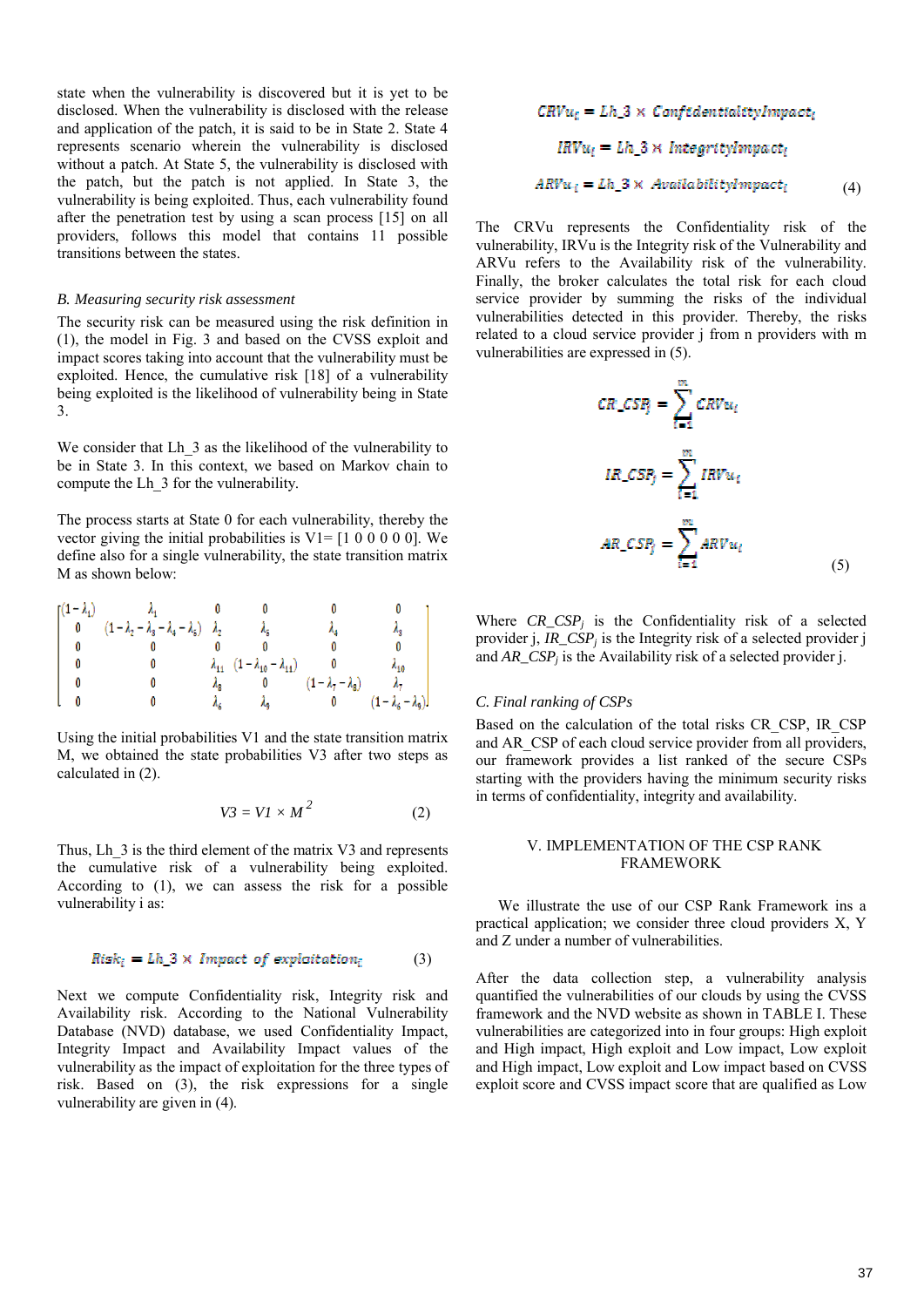if their score is less than or equal to 5.0 and High if this score is greater than 5.0.

| Exploit | Impact | $(\lambda_1, \lambda_2, \lambda_3, \lambda_4, \lambda_5, \lambda_6, \lambda_7, \lambda_8, \lambda_9, \lambda_10, \lambda_11)$ |
|---------|--------|-------------------------------------------------------------------------------------------------------------------------------|
| High    | High   | $(0.8, 0.15, 0.06, 0.05, 0.7, 0.35, 0.15, 0.3, 0.5, 0.2, 0.4)$                                                                |
| High    | High   | $(0.7, 0.1, 0.05, 0.05, 0.75, 0.3, 0.1, 0.3, 0.4, 0.1, 0.3)$                                                                  |
| High    | Low    | $(0.5, 0.05, 0.1, 0.1, 0.65, 0.4, 0.1, 0.25, 0.3, 0.2, 0.3)$                                                                  |
| High    | Low    | $(0.6, 0.1, 0.03, 0.03, 0.5, 0.2, 0.2, 0.1, 0.4, 0.2, 0.3)$                                                                   |
| Low     | High   | $(0.6, 0.3, 0.1, 0.1, 0.4, 0.2, 0.1, 0.3, 0.3, 0.2, 0.2)$                                                                     |
| Low     | Low    | $(0.8, 0.1, 0.2, 0.3, 0.2, 0.1, 0.3, 0.4, 0.2, 0.3, 0.4)$                                                                     |
| Low     | Low    | $(0.7, 0.2, 0.1, 0.4, 0.2, 0.1, 0.1, 0.3, 0.2, 0.4, 0.3)$                                                                     |

TABLE I. CLASSIFICATION OF VULNERABILITIES

Hence, the obtained risks values as shown in TABLE II can be grouped into three classes: High Risk ( $\geq$  0.5), Medium Risk ( $\geq$ 0.3 and  $< 0.5$ ) and Low Risk  $(< 0.3)$ .

| Exploit | Impact | Lh <sub>3</sub> |
|---------|--------|-----------------|
| High    | High   | 0.560           |
| High    | High   | 0.525           |
| High    | Low    | 0.325           |
| High    | Low    | 0.300           |
| Low     | High   | 0.240           |
| Low     | Low    | 0.160           |
| Low     | Low    | 0.140           |

TABLE II. THE LH\_3 VALUES

Fig.4 illustrates the comparison of the Availability risk for the three clouds. We conclude that the high risk and medium risk groups are dominated by the clouds X and Y whereas the low risk group is dominated by the cloud Z.

Fig. 5 and Fig. 6 show the Confidentiality risk and Integrity risk comparison respectively between the providers X, Y and Z.

Thus, we see that the providers X and Y dominate the High risk and Medium risk categories where the cloud Z dominates the Low risk category.



Fig. 4. Comparison of Availability Risk between the Clouds X, Y and Z



Fig. 5. Comparison of Confidentiality Risk between the Clouds X, Y and Z



Fig. 6. Comparison of Integrity Risk between the Clouds X, Y and Z

# VI. CONCLUSION

Cloud Computing became an important technology for many organizations to deliver different types of services. So, the multiple cloud service providers make a dilemma for a cloud user to choose each provider which is more secured and has the minimum security risk. Hence, in this paper, we propose an effective and efficient cloud broker based on CSP Rank Framework that identifies vulnerabilities and measures the security risks. This model represents a raking system helping users to find out the best providers in terms of security and trust, and also satisfy their requirements.

#### **REFERENCES**

- E. Caron, A. Duang Le, A. Lefray, and C. Toinard, "Definition of Security Metrics for the Cloud Computing and Security-Aware Virtual Machine Placement Algorithms", International Conference on Cyber-Enabled Distributed Computing and Knowledge Discovery, 2013 IEEE.
- [2] G. Linden, B. Smith and J. York, "Amazon.com Recommendations: Item-to-Item Collaborative Filtering", IEEE Internet Computing, vol. 7, no. 1, pp. 76-80, Jan. /Feb. 2003.
- [3] Z. Zibin, Z. Yilei, and M. R. Lyu, "Cloud Rank: A QoS-Driven Component Ranking Framework for Cloud Computing" in Reliable Distributed Systems, 29<sup>th</sup> IEEE Symposium on 2010, pp. 184-193.